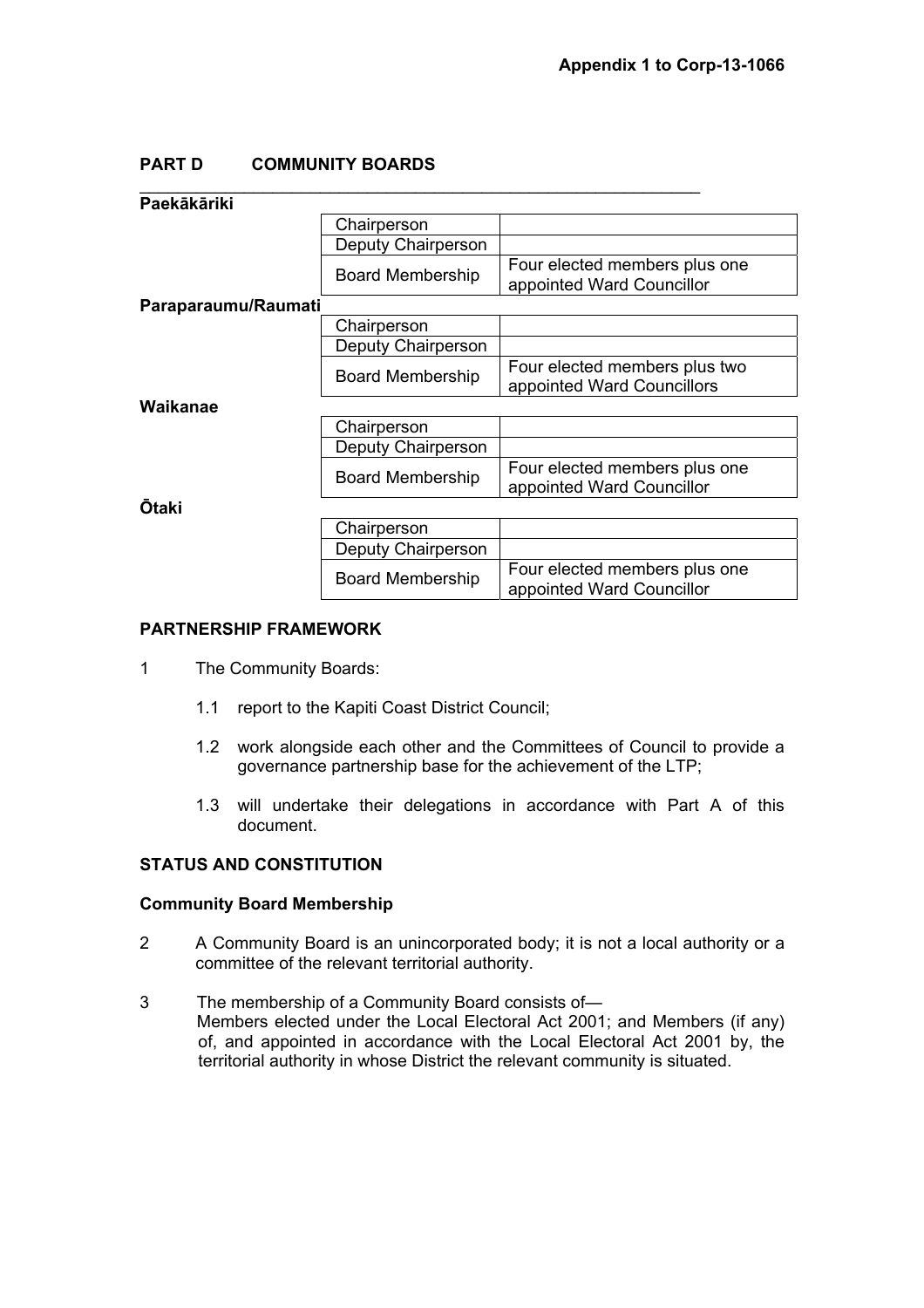## **Mayor or Deputy Mayor's attendance at Community Board Meetings**

4 The Mayor or Deputy Mayor of the Kapiti Coast District may attend meetings of Community Boards. When the Mayor or Deputy Mayor is present at a meeting of a Community Board then the Community Board Chairperson will invite the Mayor or Deputy Mayor to the table. The Mayor or Deputy Mayor can contribute to the debate. They are not however, able to vote.

## **Community Board Legislative Basis and Names**

- 5 Section 49 of the Local Government Act 2002 states:
	- *(1) A Community Board must be established for each community constituted, in accordance with Schedule 6, by—* 
		- *(a) an Order in Council giving effect to a reorganisation scheme; or*
		- *(b) a resolution made by the territorial authority within whose District the community will be situated as a result of a proposal by electors to establish a community; or* 
			- *(c) a resolution made by the territorial authority within whose District the community will be situated as a result of the territorial authority's review of representation arrangements.*
- 6 Section 49(2) of the Local Government Act 2002 requires that the respective Community Boards must be described as:
	- The Paekākāriki Community Board
	- The Paraparaumu/Raumati Community Board
	- The Waikanae Community Board
	- The Ōtaki Community Board.

## **MEETING FREQUENCY**

- 7 Each of the four Community Boards will generally meet on a six-weekly basis.
- 8 The Community Boards may hold joint workshops to discuss issues.

## **OBJECTIVES**

- 9 The objectives of each of the Community Boards are to:
	- 9.1 Achieve the delegated role of the Community Board in accordance with Part A of this document.
	- 9.2 Make recommendations on policies and strategies for the Council on behalf of the community for the social, economic, environmental and cultural wellbeing of the District, and in particular in the development of the LTP and associated policies and strategies.
	- 9.3 Act as an advocate in respect of any involvement with Trusts or Bequests that currently exist or are established in the future and that benefit the local community.
	- 9.4 Make decisions about local priority ranking as they relate to the undertaking of local works and services.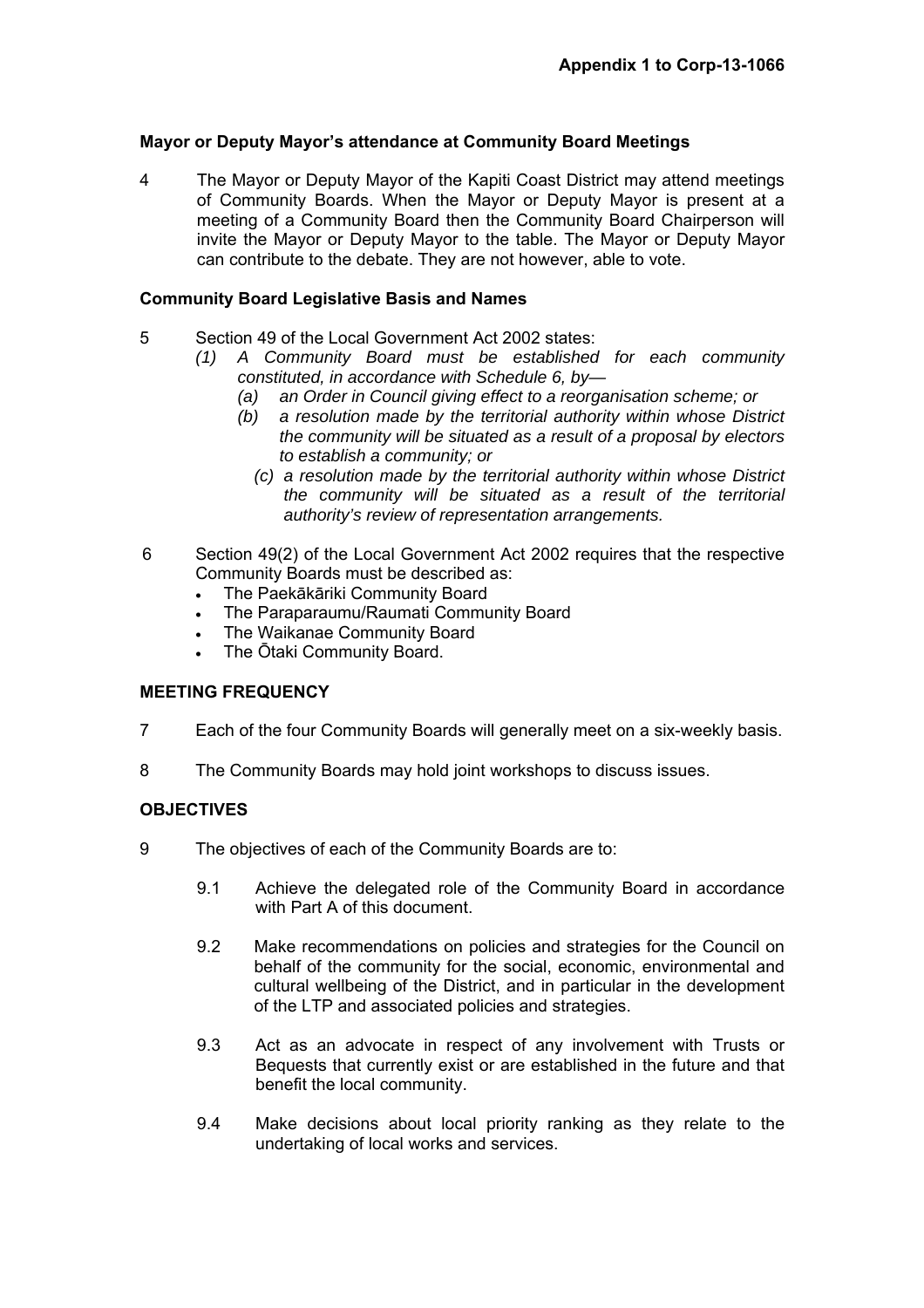- 9.5 Review and comment on an annual basis on the delivery of the LTP as it relates to initiatives in their local community.
- 9.6 Develop and/or review, for final adoption by the Council and within the framework established by *Kapiti Coast: Choosing Futures – Community Outcomes*, detailed Community Outcome and Local Outcome Statements.
- 9.7 Consider and approve the allocation of community-based grant funds as deemed appropriate under their agreed criteria of both existing schemes and any granting schemes that may be approved through the Annual Plan process or the LTP process.
- 9.8 Each Community Board Chair or their alternate is able to attend meetings of Council and/or the Standing Committees and contribute to the debate, without voting rights. Where a Community Board has submitted on an issue or has spoken during Public Speaking Time on an issue they shall not participate in discussion or debate.

## **DELEGATED AUTHORITY**

10 Each of the Community Boards is delegated the following functions, duties and powers:

#### **Emergency Management**

10.1 Authority to assist with local civil defence and emergency management activities, including involvement in welfare responses, in accordance with the District Civil Defence Plan and with the Community Response Plan.

#### **Annual Submission on Expenditure**

10.2 Authority to prepare an annual submission to the territorial authority for expenditure within the community (Section 52, Local Government Act 2002 refers);

#### **Community**

- 10.3 Authority to communicate with community organisations and special interest groups within the community (Section 52, Local Government Act 2002 refers);
- 10.4 Authority to listen, articulate, advise, advocate and make recommendations to Council on any matter of interest or concern to the local community.
- 10.5 Authority to work with Council and the community to establish a Local Outcome Statement for its community, with reference to Community Outcomes; and to monitor the achievement of Community Outcomes within the local area.
- 10.6 Authority to provide a local community perspective on the levels of service as detailed in the LTP, and on local expenditure, rate impacts and priorities.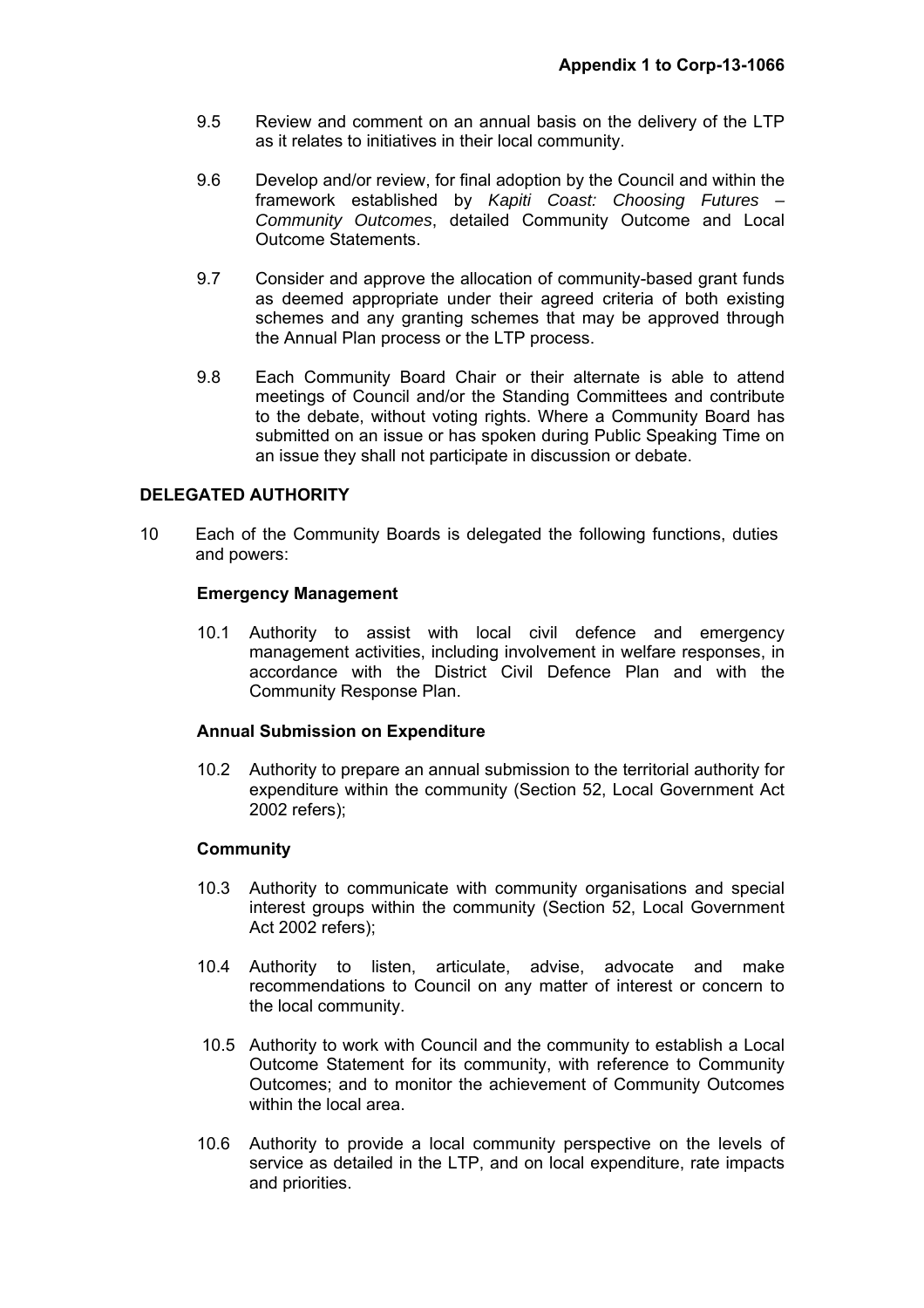- 10.7 Authority to receive matters referred to the Board by Council or its Standing Committees for consideration and reporting on a local perspective (Section 52, Local Government Act 2002 refers).
- 10.8 Authority to receive advice of Council's receipt of all non-notified resource consent applications.
- 10.9 Authority to provide advice to the Council and its committees on any matter of interest or concern to the Community Board in relation to the sale of liquor.
- 10.10 Authority to contribute local input to the Walkways/Cycleways and Bridleways Network.

#### **Community Grants**

- 10.11 Authority to approve criteria for the allocation of community-based grant funds as approved through the Annual Plan process or the LTP process.
- 10.12 Authority to consider and either approve or reject applications by community groups to establish community gardens, in accordance with the licensing requirements under the Reserves Act 1977 and Council's policy of support for Community/Mara Kai gardens.
- 10.13 Authority to consider and approve the allocation of community-based grant funds as deemed appropriate under agreed criteria of both existing schemes and any granting schemes that may be approved through the Annual Plan process or the LTP process.

#### **For the Waikanae Community Board**

10.14 Authority to consider and make recommendations to Council on the proposed use of the Waikanae Capital Improvement Fund for the purpose of funding capital projects within the Waikanae Community Board boundary. This is for expenditure over and above the approved annual grant allocations from this fund.

#### **For the Paekākāriki Community Board**

10.15 Authority to consider and make recommendations to the Campe Estate Subcommittee on grant applications received seeking funding from the Campe Estate funding.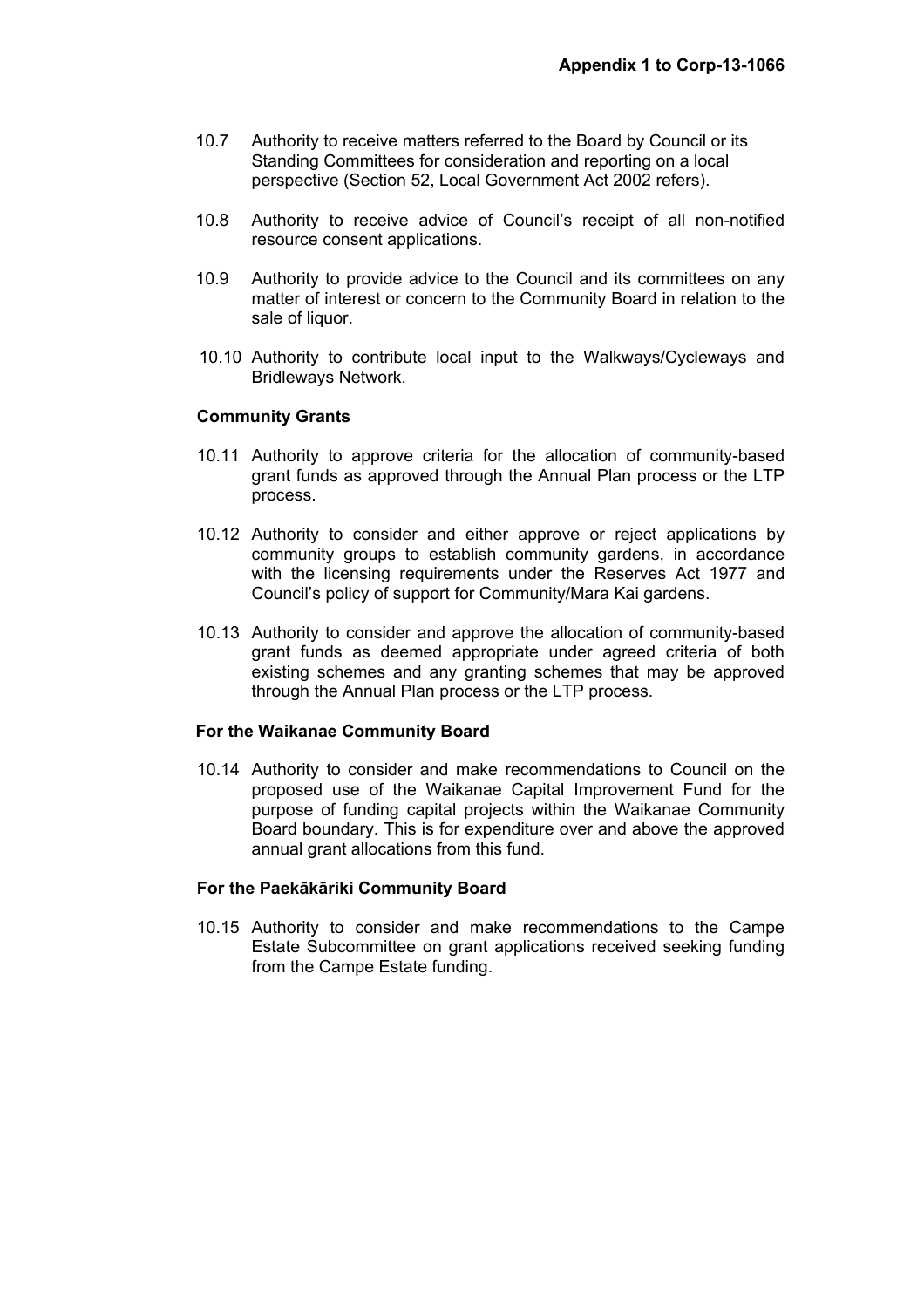## **Parks and Reserves**

10.16 Authority to make recommendations to Council after reviewing existing, or considering new draft Reserve Management Plans for local public parks and reserves within its area.

## **Roading**

- 10.17 Authority to approve or reject officer recommendations relating to all traffic control and signage matters, in relation to existing local roads within the community board's area, except for changes to speed restrictions on local roads. (The latter power has been delegated to the Regulatory Management Committee).
- 10.18 Authority to recommend to the Regulatory Management Committee changes to speed restrictions on local roads.
- 10.19 Authority to recommend to the Regulatory Management Committee on the need to permanently diminish or stop roads (i.e. permanently change the size of or permanently close a road).
- 10.20 Authority to assist the Chief Executive (through the Community Board Chairperson) to consider and determine temporary road closure applications where there are objections to the proposed road closure.

#### **Naming Reserves, Structures and Commemorative Places**

- 10.21 With reference to the Reserves, Structures and Commemorative Places Naming Policy 2011, authority to receive requests from the community, or put forward names, regarding specific names of reserves, structures and commemorative places for input to the staff report.
- 10.22 Authority to approve or reject officer recommendations in respect of such names.

#### **Naming Roads**

- 10.23 With reference to the Road Naming and Street Numbering Policy 2011, authority to:
	- accept or reject staff recommendations on: road names; or the alteration of the name of any road; or part of any road within the Board's community area. If all names are rejected the Board may request a further report;
	- decide whether community consultation is warranted where the spelling of a road name needs to be corrected;
	- make recommendations to Council on road names where the road starts and ends in different community areas if agreement cannot be reached between the relevant Boards.